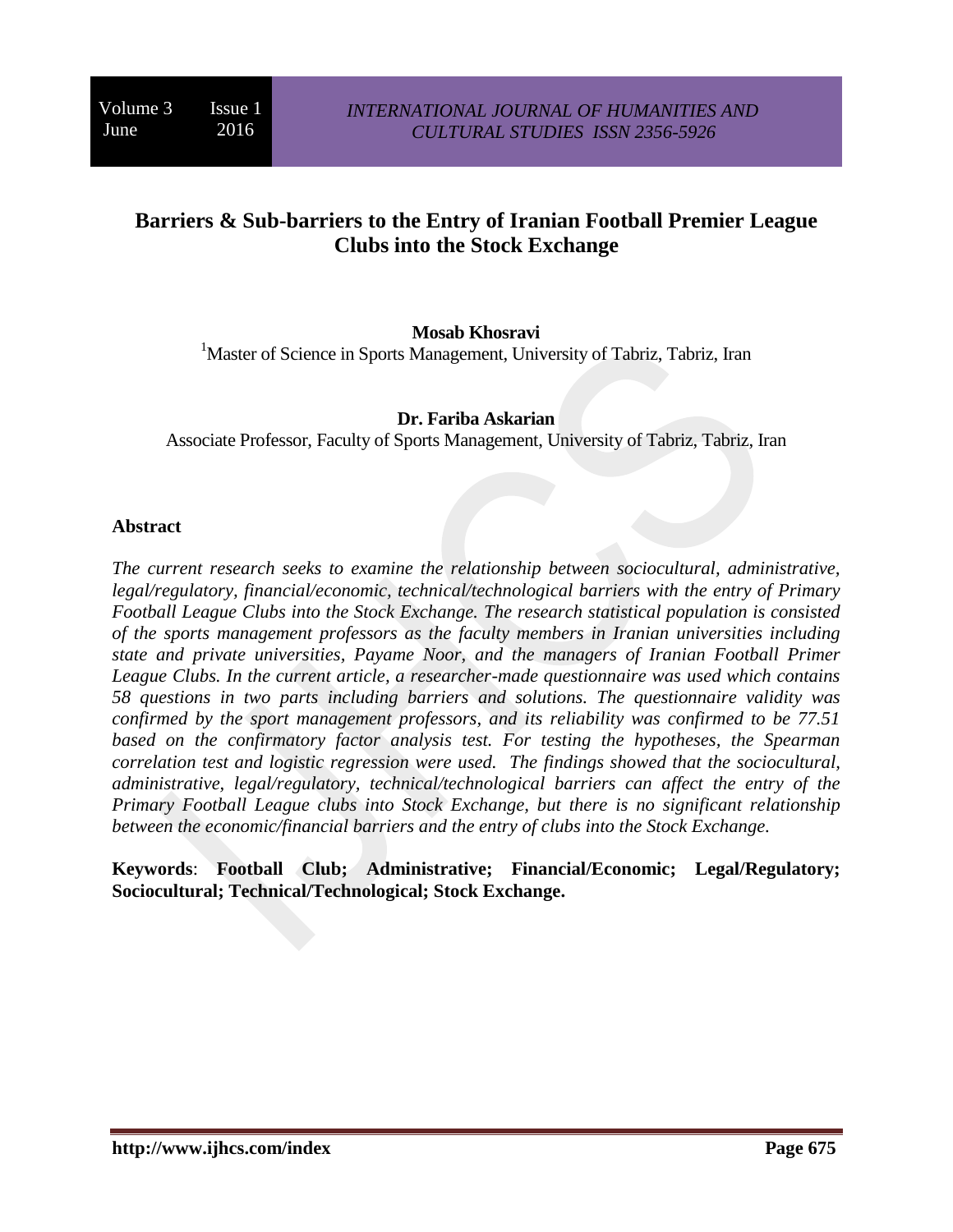### **Introduction**

Nowadays, sports and healthy recreation in developed countries is considered as an important industry and influential factor in the growth of the national economy, and it is one of the most profitable industries in the 21st century. The sports industry has become quickly popularized and globalized, and has been turned into an issue of importance to many people throughout the world (Askarian 2004). Undoubtedly, among the sports, football is the most popular, most watched and most exciting sport in the world, and our country is also not an exception (Almiri et al. 2009). Consistent with such increasing tendency towards football, significant changes have been occurred in football and its relevant affairs to the extent that professional football in many countries has become a perfect industry in itself (Morrow, 1999).

Poor performance of many companies and government agencies leads to the conclusion that the state is not principally a good businessman, and the inadequacies and failures resulting from the activities of some companies in the economies of many countries has led to the perception that government agencies have performed poorly in fulfilling their tasks. Thus, since the mid-1970s, extensive efforts have been made to achieve effective solutions, and a variety of strategies been proposed to solve the problems with state agencies and the consequences caused by their establishment. One example of these solutions proposed is the economic liberalization of stateowned companies (Nasrollahi et al. 2009).

A review of the nature of the ownership of Iranian professional clubs is indicative of the fact that Iranian government has primarily managed and dominated such clubs, while nowadays the issue of state ownership of professional clubs is highly irrational, and in many cases, including in Europe, it is completely illegal (Gharekhani, 2010).

Nowadays, the dominant view in economics and management is reduction of government activities and the movement toward privatization. What can be seen today in the dynamic economy and modern public management is to take action to remedy the weaknesses of the past. Some of these remedial actions include the empowerment of state-owned companies and to remove any tendency toward government layers, move toward privatization, and divestiture of government activities to the private sector in order to increase productivity of government (Farhoudi, 2010). Capital market and specifically stock exchange are the effective mechanisms in implementing widespread programs of privatization, and their efficient function with regard to statutory regulatory structure, technical infrastructure and trained manpower can increasingly enhance the probability of success in the issuance of the equity owned by the public companies to the private sector. Studies show that, since the early 90s, more than a hundred countries in the world, have recognized the privatization of economic activities as a tool of economic policy, and the spread of privatization has been associated with faster growth of transactions on the Stock Exchange (Nasrollahi, 2009). Stock Exchange can have many positive effects on the economy of the countries, including the collection of small capital, equity ownership of large departments, establish association with the global financial market, attracting foreign investment and liberalization, privatization and boosting the private sector (Hafeziyeh 2006). Farinos et al.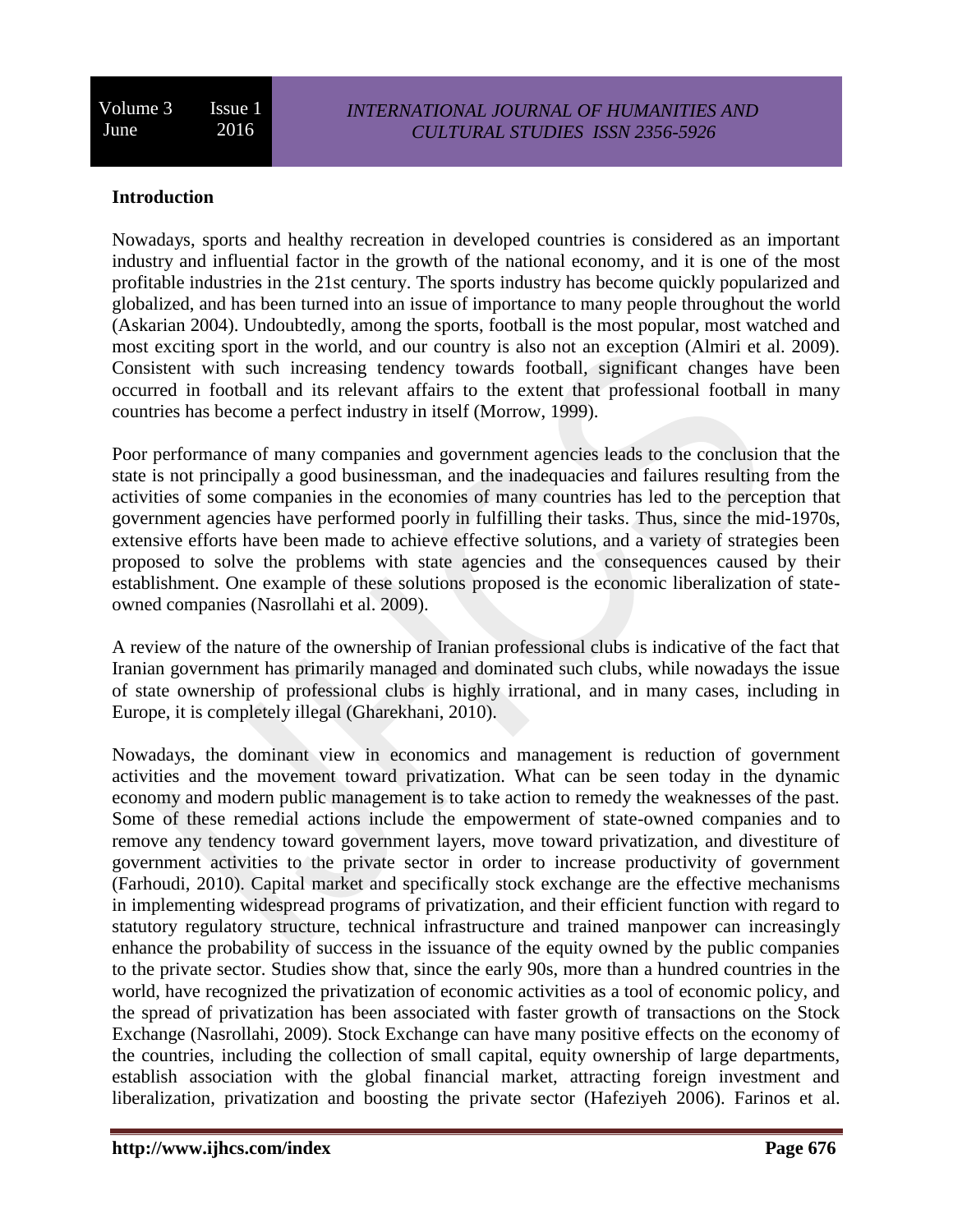(2007) in their research concluded that the efficiency and profitability of Spanish companies after offering their share in the capital market have noticeably been improved. Kerr and colleagues (2008) also have explored the impact of privatization on the stock market and company in New Zealand and Australia. The results show that the performance of the companies was improved after privatization, so that privatization led to an increase of 12% in the annual growth rate for New Zealand firms, and an increase of 9% for Australian firms. The analysis also showed that privatization in New Zealand and Australia has accounted for a certain participation in the development of the stock market, and the liquidity of the privatized companies has also experienced a significant increase, and this is indicative of the further activities taken by investors. Involving in the Stock Exchange, football industry can take advantage of the many benefits of the capital market including raising and collecting the scattered and minor capitals, making them unified in order to mobilize financial resources required by the firms, more equitable distribution of income, and reduced liquidity risk, determining the real value of the stock, tax exemptions, ease in altering the shareholders composition, ease of use of banking facilities, link to the global market, and easier evaluation of management performance (Ismailpour et al. 2006). Tottenham Hasper Football Club in England is the first football club to enter the capital market, and the club issued its equity in the Stock Exchange in 1983 for the first time, followed by other European clubs, most of which were English clubs. After observing Tottenham economic growth, these clubs released their equities in the Stock Exchange (Samagaito, et al. 2007). The body of research performed in UK on the performance of English clubs since 1997 to 2007 in the Stock Exchange showed that the shares of all clubs in the country have incremented. Equipped with a stimulating factor such as major sporting events, sports industry has been able to utilize advertising opportunities and the media, and this matter would create the conditions for interaction between industry, commerce, and sport (Askarian 2004). One of the most important steps towards modern football is to handle and organize club management in the countries, because the clubs are the production core of the players, coaches, managers, etc., and given the current state of the country's football clubs and the current process, we can never hope to advance systematic and coherent football clubs, hence football in Iran. Therefore, due to the problems encountered by the football industry, the privatization of the clubs is inevitable because it can solve many problems faced by the clubs.

The privatization not only can solve the problems encountered by the public sector, can be also of great help to increase mass participation, enhance competitiveness and profitability of clubs, and football industry's economic boom. Certainly, to increase profitability and to compete with others, private sports clubs make more efforts to achieve scientific management techniques, advanced technology, and new and more sources of revenue. In addition, using skilled manpower, these clubs seek to increase the quality and quantity of services and satisfaction of the customers, and only it is under such circumstances that the country will provide the basis for the growth and development of football industry, and domestic and foreign investments will bring to his side. If the clubs were governed by the private sector, football could generate income, since the main objective of private sector is revenue and profitability. In contrast, nowadays, our clubs not only fail to be profitable, but also bring about loss (Saffarzadeh Parizi, 2002). The research performed by J. Baur and McKeating (2009), Ashton et al. (2003), and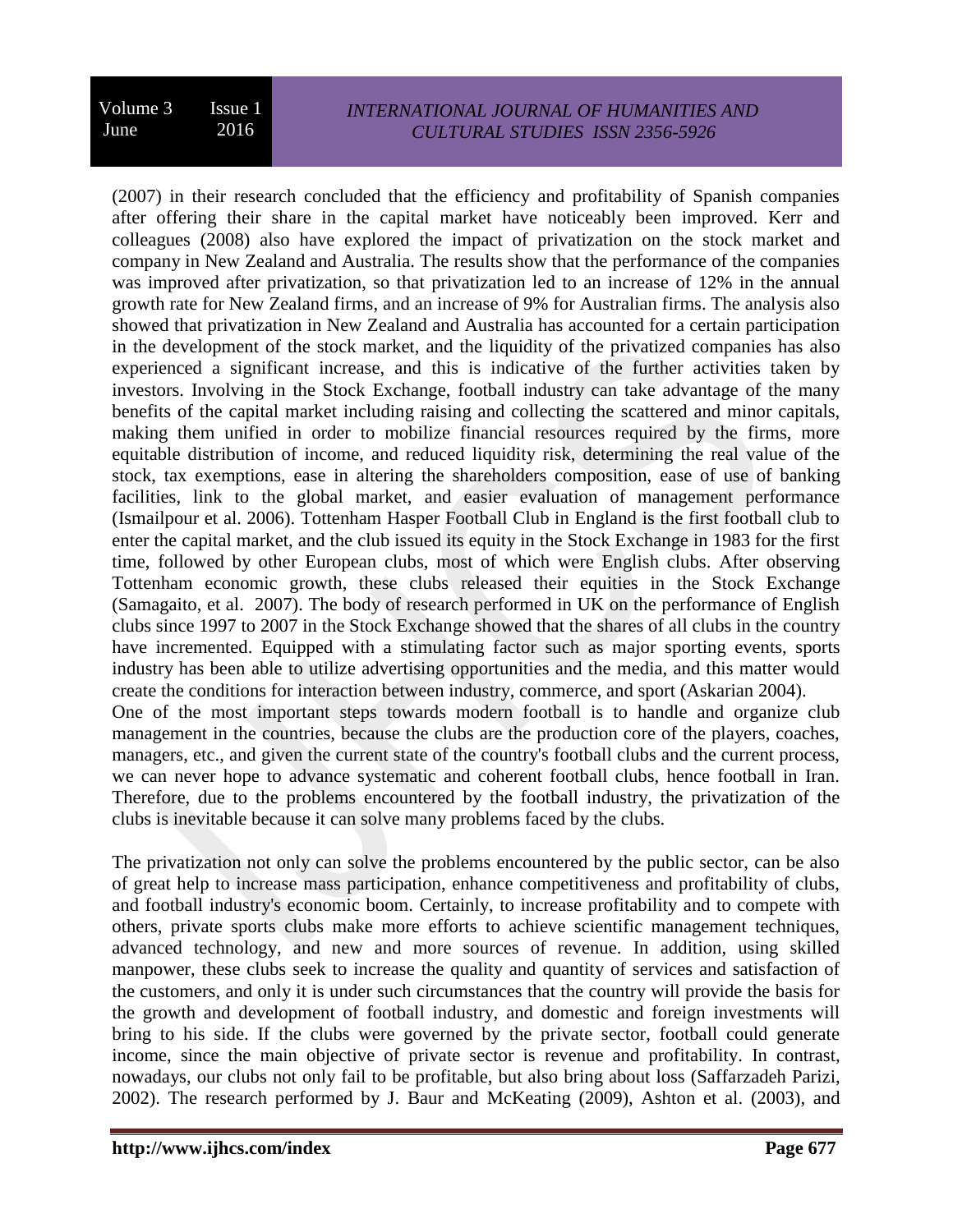## *INTERNATIONAL JOURNAL OF HUMANITIES AND CULTURAL STUDIES ISSN 2356-5926*

Edmans et al. (2007) has shown that the stock exchange is a good way for the privatization of football clubs. In addition, to purchase the clubs' equities makes a significant contribution to the team development, and the use of these techniques and special measures to increase revenue and reduce clubs' costs promises positive outlook of the industry and future football clubs. In addition, rather than paying the total cost of the clubs, the government can provide them with such an alternative such as loans to generate club structures (Dave, 2010).

In Iran, football clubs are managed by the government, and the excessive relevant costs are paid through the people's pocket and the public treasury. Almost since 2005, the Iranian government for the first time raised the critical issue of the transfer of Premier League football clubs' equities (Privatization Organization 2009), but this objective has not yet accomplished after a few years. It seems that there are barriers to the transfer of the clubs in the country. The current article seeks to address the obstacles encountered by the entry of Iranian Premier League clubs into the Stock Exchange, and also to identify the solutions and alternatives to solve such blockage.

#### **Research methodology**

In the current research, after a review of the body of research performed in the field of privatization and transfer of state-owned companies and also a reading of books and articles on the Stock Exchange, a researcher-made questionnaire was compiled, and then designed by Likert scale, and finally presented to the respondents. The questionnaire validity was confirmed by the sport management professors, and its reliability was confirmed to be 77.51 based on the confirmatory factor analysis test. The questionnaire was administered to the respondents through email and also direct visitation. The research sampling method is simple randomized one. According to Morgan Table, the research sample size was 102 people. Of this number, 91 people are sports management professors and 11 are club managers.

To analyze the research data at the level of descriptive statistics, the statistical population characteristics such as age, sex, education, work experience, standard deviation, data representation, charting, frequency, etc. are utilized, and in inferential statistics part, the Kolmogorov-Smirnov is used to determine the normality of the research population. For determining whether or not the data are suitable for use in factor analysis, KMO test was used.

To test the hypotheses, and to assess the significance of the relationship and the effect of each of the barriers to the entry of Iranian football clubs to the Stock Exchange, Spearman correlation coefficient and logistic regression  $\alpha=0.05$  were used. All calculations were done using SPSS 20 IBM and Microsoft Office Excel 2010.

#### **Research Findings**

Table 1 shows the extent of KMO that is equal to 0.892, and it shows that the data extracted from the questionnaire are proper to perform factor analysis.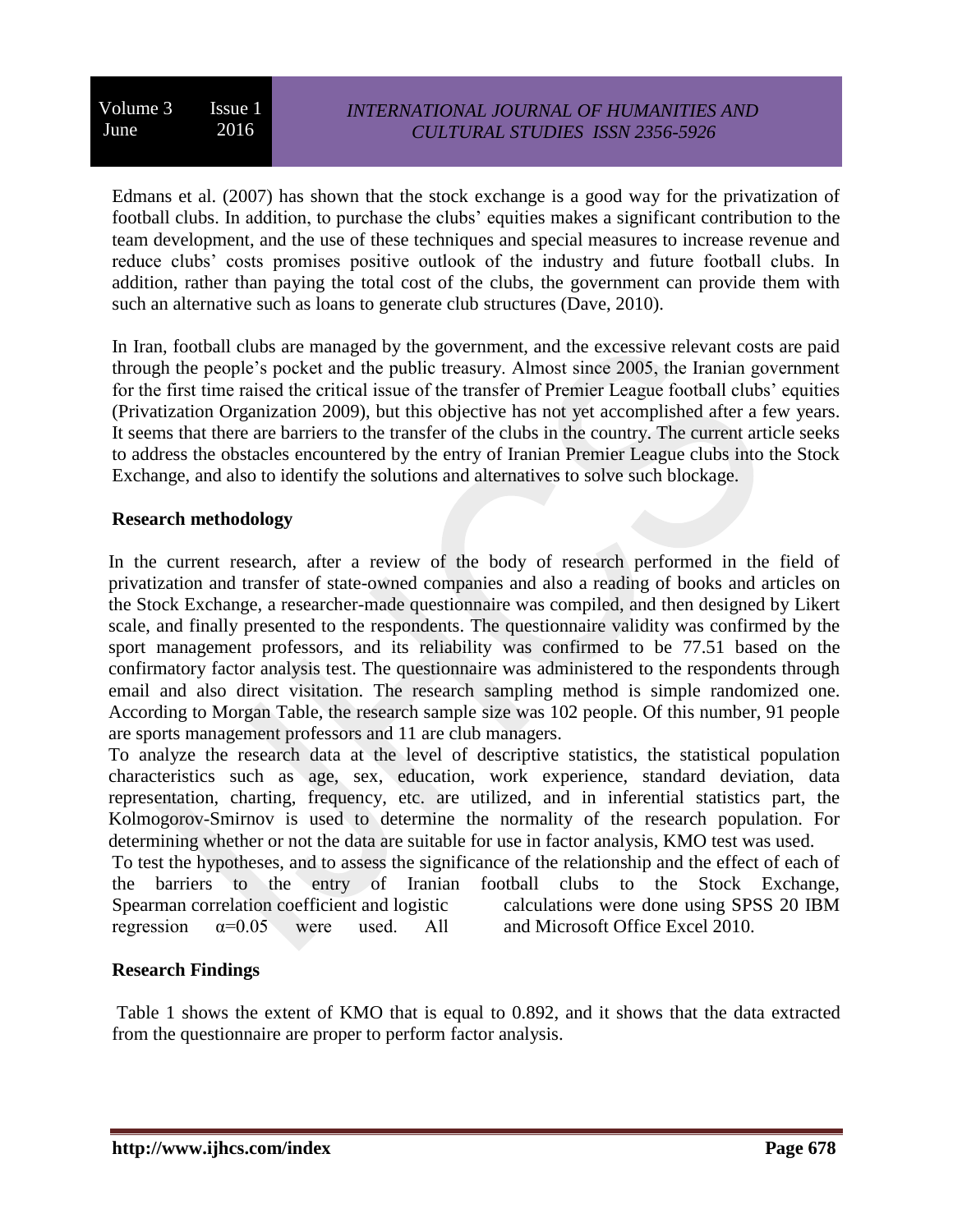## **Table 1: Results from KMO & Bartlett test**

| <b>Measure the sampling</b><br>quality through KMO |                      | 0.892 |
|----------------------------------------------------|----------------------|-------|
| <b>Bartlett Test</b>                               | Chi                  | 4.71  |
|                                                    | Degree of<br>Freedom | 137   |
|                                                    |                      | 0.003 |

Table 2 shows the results obtained from the data factor analysis. The table indicates that 77.51% of the total variance is measured by the five above-mentioned factors, and this shows very high reliability of the questionnaire items.

| <b>DIMENSIONS</b>           | <b>Predicted Variance</b><br><b>Percent</b> | <b>Net Value</b> | <b>Accumulative</b><br><b>Percent</b> |
|-----------------------------|---------------------------------------------|------------------|---------------------------------------|
| Cultural-Social<br>26.455   |                                             | 8.93             | 23.14                                 |
| Administrative<br>16.008    |                                             | 6.11             | 46.81                                 |
| Legal-Regulatory            | 13.049                                      | 5.33             | 57.03                                 |
| Financial-Economic          | 12.956                                      | 2.8              | 67.19                                 |
| Technical-<br>Technological | 10.468                                      | 2.012            | 77.51                                 |

## **Table 2: Results from Factor Analysis Test**

Table 3 shows the Spearman correlation test results that are indicative of the fact that there is a significant relationship between the socio/cultural, administrative, legal/regulatory, and technical/technological barriers to the entry of Iranian Premier League football clubs into the Stock Exchange. However, there is no significant relationship between economic financial barriers and the entry of Iranian Premier League football clubs to the Stock Exchange.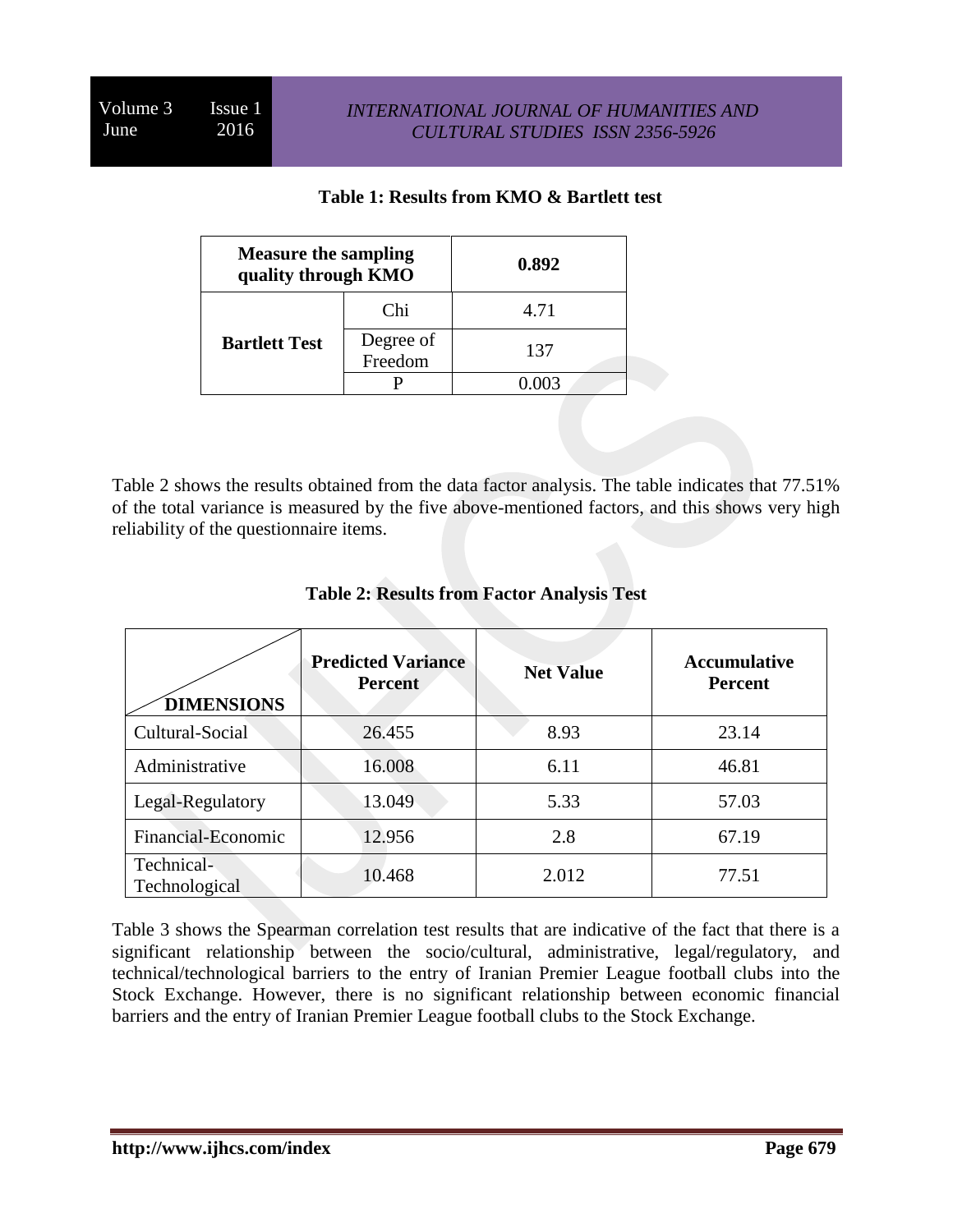| <b>Barriers</b>         | Chi<br><b>Square</b> | Degree of<br>Freedom | <b>Significance</b><br>Level | $\mathbf R$ |
|-------------------------|----------------------|----------------------|------------------------------|-------------|
| Cultural-Social         | 22.645               | $\boldsymbol{7}$     | 0.002                        | 0.508       |
| Administrative          | 36.469               | 5                    | 0.001                        | 0.766       |
| Legal-Regulatory        | 33.409               | 7                    | 0.001                        | 0.712       |
| Financial-Economic      | 19.221               | 7                    | 0.112                        | 0.184       |
| Technical-Technological | 27.192               | $\overline{4}$       | 0.001                        | 0.596       |

## **Table 3: Spearman Correlation Table**

The results from Table 4 shows that the socio-cultural barriers influence the entry of Iranian Football Premier League Clubs to the Stock Exchange, and four of such influential sub-barriers include the lack of investment culture in the Stock Exchange, people's lack of awareness of investment in the Stock Exchange, stakeholder's lack of awareness of the benefits of the entry of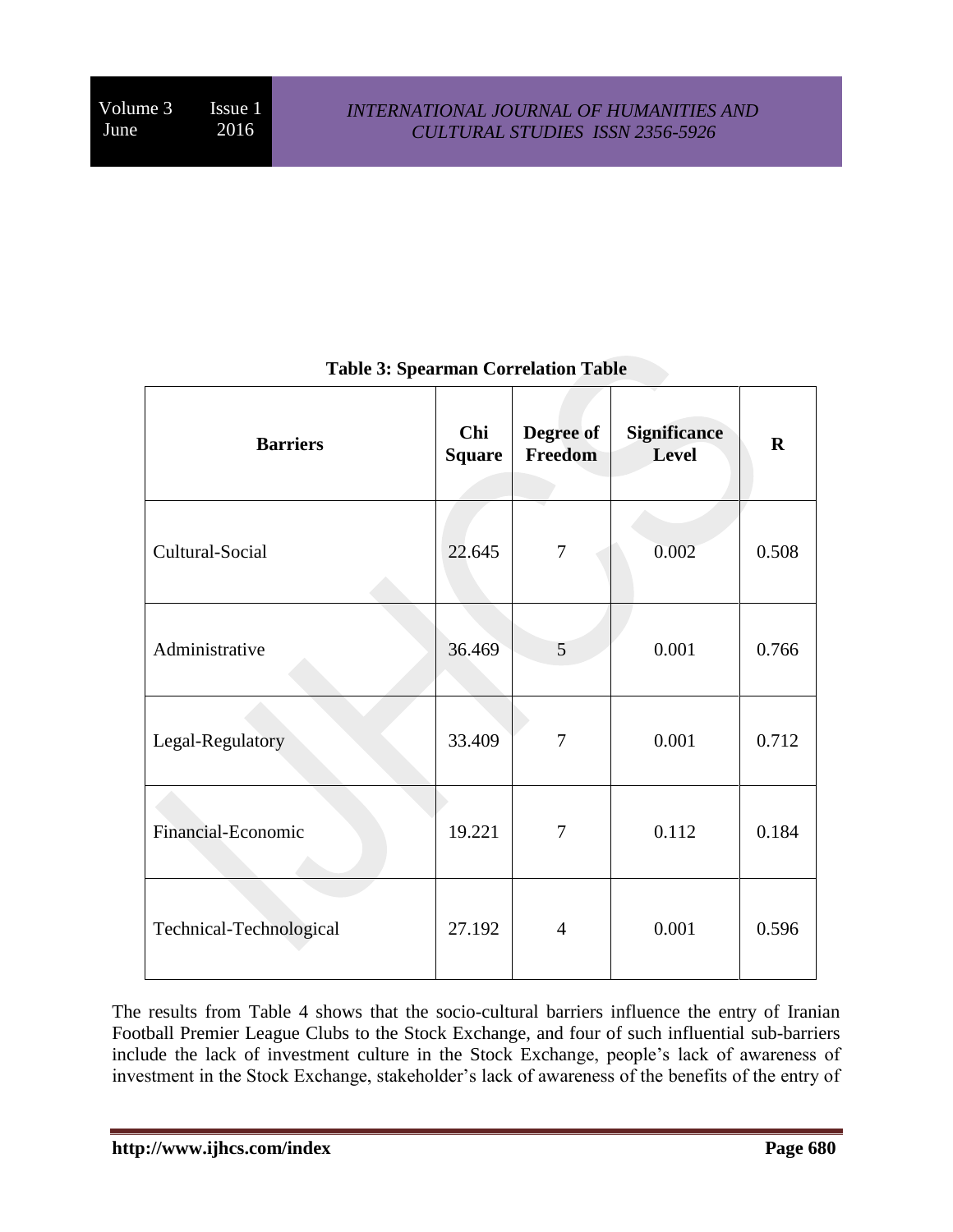football clubs to the capital market, sports investors' lack of appetite for private investment on the entry of Iranian Football Premier League Clubs to the Stock Exchange.

## **Table 4: Logistic regression to analyze Sociocultural**; **sub-barriers**

|                         | <b>Sociocultural sub-barriers</b>                                                                       | B         | <b>SD</b> | <b>Degree</b><br>of<br>Freedo<br>m | <b>Signific</b><br>ance<br><b>Level</b> | <b>Odds</b><br>ratio |
|-------------------------|---------------------------------------------------------------------------------------------------------|-----------|-----------|------------------------------------|-----------------------------------------|----------------------|
| л                       | The lack of investment culture in the Stock<br>Exchange                                                 | 3.72<br>8 | 1.301     |                                    | 0.0272                                  | 0.441                |
| $\overline{2}$          | lack of awareness of investment in the Stock<br>Exchange                                                | 2.22<br>6 | 2.048     |                                    | 0.0068                                  | 0.406                |
| 3                       | Stakeholder's lack of awareness of the benefits of<br>the entry of football clubs to the capital market | 2.24<br>3 | 1.236     |                                    | 0.026                                   | 0.291                |
| $\overline{\mathbf{4}}$ | Beneficiaries' resistance to enter capital market                                                       | 2.20<br>3 | 0.811     |                                    | 0.0884                                  | 0.227                |
| 5                       | Private investors' risk taking in the area of sports                                                    | 1.94<br>4 | 1.686     |                                    | 0.0309                                  | 0.188                |
| 6                       | Low value of football for investment from the                                                           | 1.61      | 0.987     |                                    | 0.064                                   | 0.103                |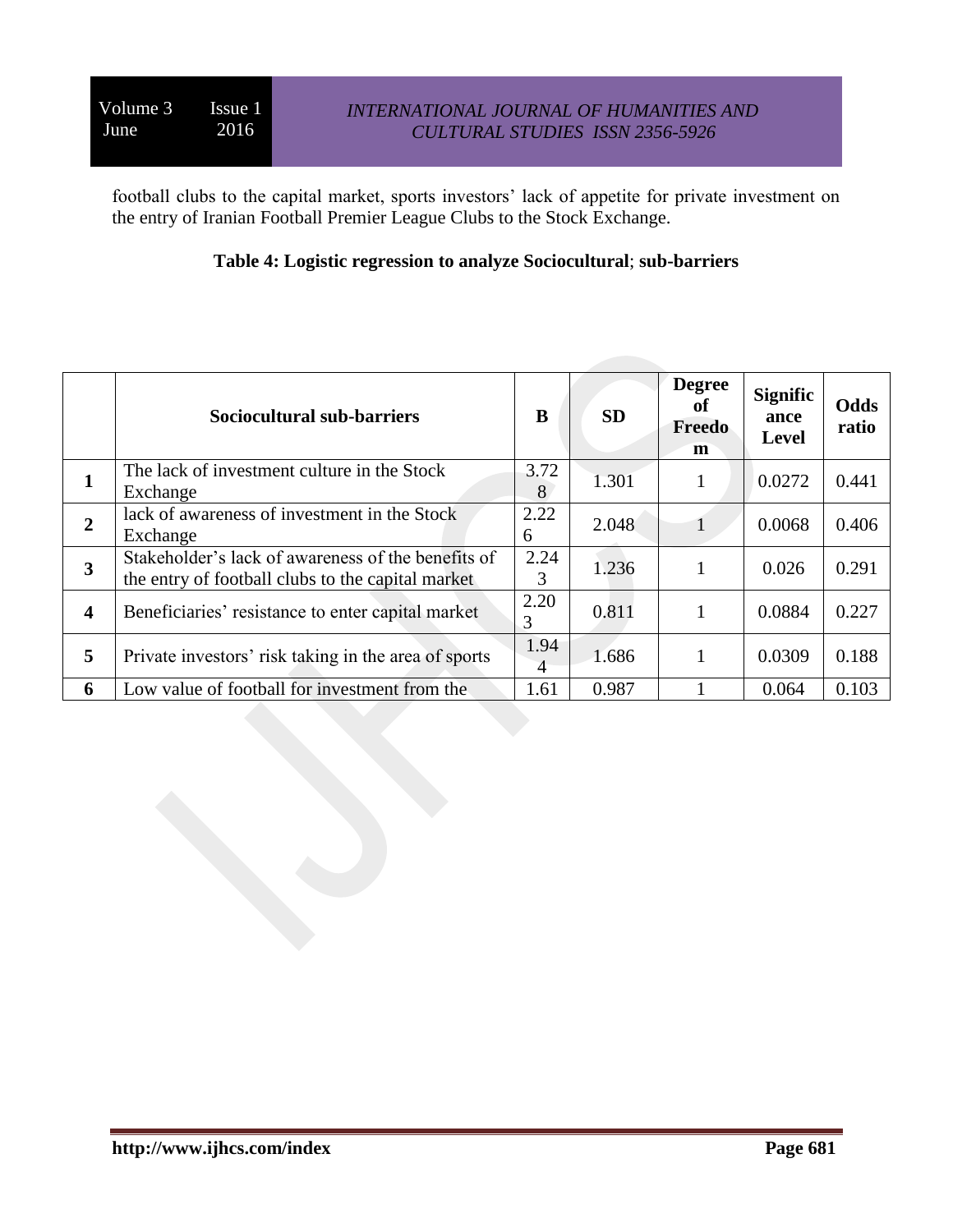| perspective of investors                              |      |      |       |       |
|-------------------------------------------------------|------|------|-------|-------|
| Government's special support of some special<br>clubs | 1.13 | 1.71 | 0.054 | 0.064 |

Results from Table 5 show that all administrative sub-barriers can influence the entry of Iranian Football Premier League Clubs to the Stock Exchange.

|                         | <b>Administrative Micro-Barriers</b>                                                                  | B                      | <b>SD</b> | Degre<br>e of<br><b>Freed</b><br><b>om</b> | <b>Significa</b><br>nce<br><b>Level</b> | Odds<br>ratio |
|-------------------------|-------------------------------------------------------------------------------------------------------|------------------------|-----------|--------------------------------------------|-----------------------------------------|---------------|
| 1                       | Club managers extent of risk taking to enter capital<br>market '                                      | 4.44<br>2              | 1.52      |                                            | 0.011                                   | 0.274         |
| $\overline{2}$          | Multiplicity in the clubs' decision making centers                                                    | 3.02<br>6              | 1.429     |                                            | 0.001                                   | 0.255         |
| $\overline{\mathbf{3}}$ | Managers' interest in short term and fleeting<br>decisions                                            | 2.92<br>2              | 0.882     |                                            | 0.025                                   | 0.191         |
| $\overline{\mathbf{4}}$ | The extent of replacement and change of clubs'<br>managers and decision makers                        | 2.71<br>4              | 1.025     |                                            | 0.0377                                  | 0.177         |
| 5                       | Managers' lack of interest in the disclosure of a<br>transparent reporting of clubs' financial status | 1.55<br>$\overline{4}$ | 0.911     |                                            | 0.0401                                  | 0.142         |

## **Table 5: Logistic regression to analyze administrative sub-barriers**

The results from Table 6 show that all legal-regulatory sub-barriers can influence the entry of Iranian Football Premier League Clubs to the Stock Exchange.

**Table 6: Logistic regression to analyze legal-regulatory sub-barriers**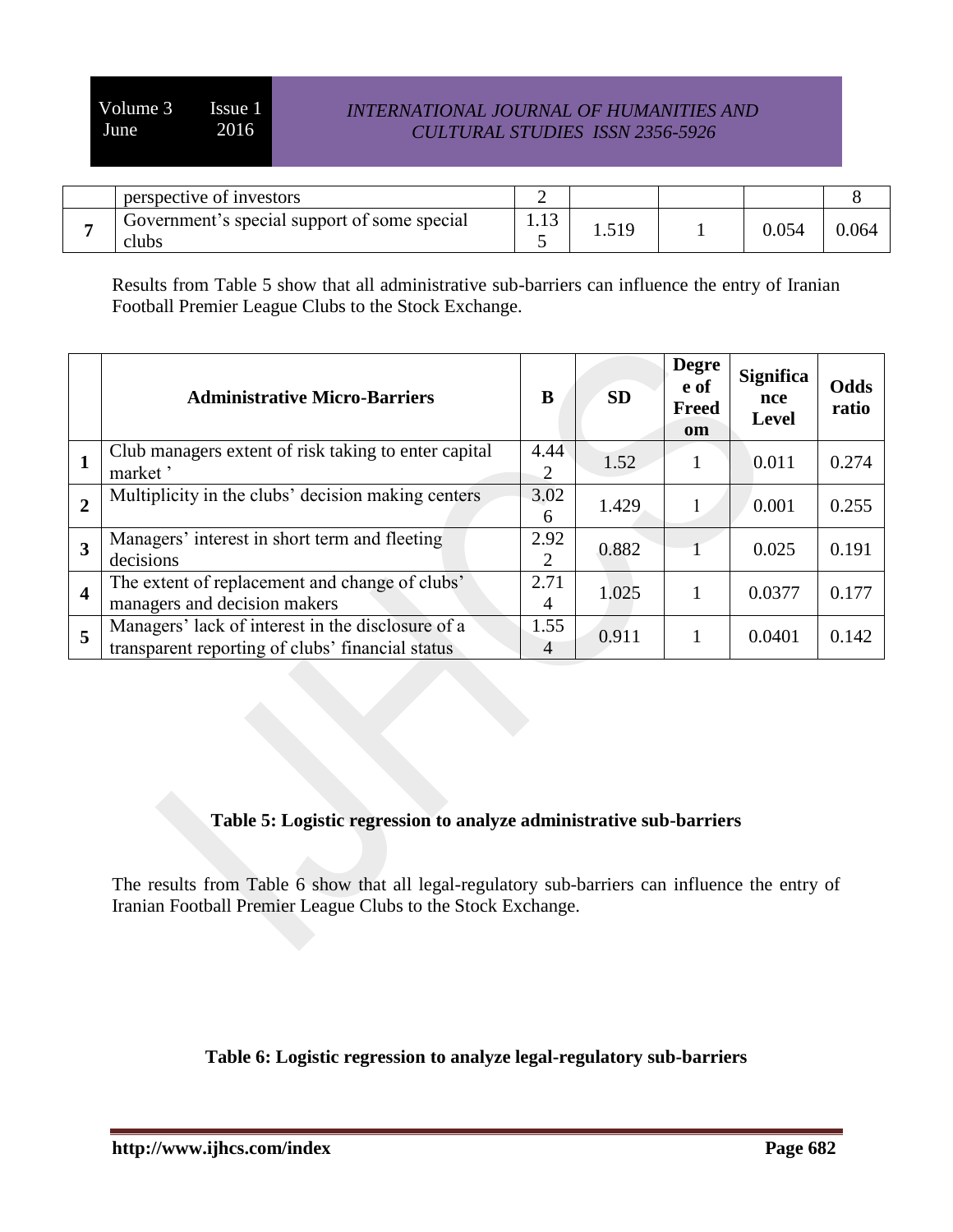|                         | <b>Legal/regulatory Micro-Barriers</b>                                                                                                                    | B                      | SD     | <b>Deg</b><br>ree<br>of<br><b>Free</b><br>dom | <b>Significa</b><br>nce<br><b>Level</b> | Odds<br>ratio |
|-------------------------|-----------------------------------------------------------------------------------------------------------------------------------------------------------|------------------------|--------|-----------------------------------------------|-----------------------------------------|---------------|
| $\mathbf{1}$            | Excessive uncertainties on the legal and regulatory<br>dimension of the Stock Exchange                                                                    | 2.04                   | 1.0282 | 1                                             | 0.001                                   | 0.28          |
| $\overline{2}$          | The lack of ownership law and Copyright in the<br>country                                                                                                 | 2.20                   | 1.232  | 1                                             | 0.001                                   | 0.261         |
| 3                       | The absence of specific provisions for clubs' entry to<br>the Exchange Stock                                                                              | 1.61<br>5              | 1.145  | 1                                             | 0.024                                   | 0.243         |
| $\overline{\mathbf{4}}$ | Great difficulty in disclosure of a clear financial<br>reporting of the clubs' situation/ the lack of accurate<br>and stringent scrutiny in this area     | 1.54<br>9              | 0.892  | 1                                             | 0.049                                   | 0.211         |
| 5                       | Inconsistency between the government's executive<br>regulations and policies and the privatization of the<br>clubs and clubs' entry to the Exchange Stock | 1.27<br>6              | 1.114  | 1                                             | 0.035                                   | 0.193         |
| 6                       | The low value of the privatization and the entry of<br>the sports sector into the Exchange Stock in the set of<br>development programs                    | 1.10<br>8              | 1.549  | 1                                             | 0.001                                   | 0.147         |
| 7                       | The lack of the competitions' result prediction<br>system (sports betting) in Iran                                                                        | 0.88<br>$\overline{2}$ | 2.011  | 1                                             | 0.021                                   | 0.116         |

The results from Table 8 show that all technical-technological sub-barriers can influence the entry of Iranian Football Premier League Clubs to the Stock Exchange.

**Table 8: Logistic regression to analyze technical-technological sub-barriers**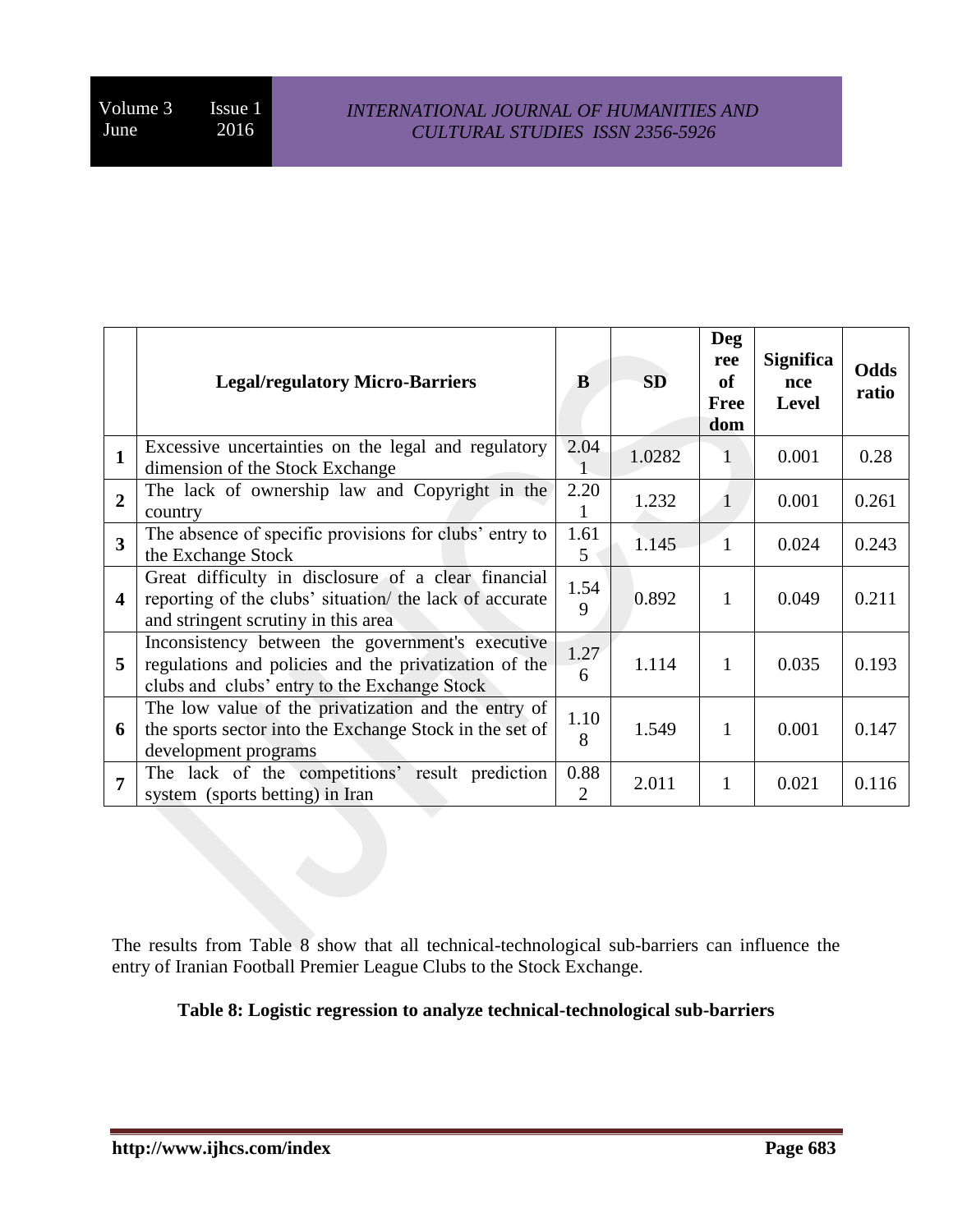|                | <b>Economic/financial Micro-barriers</b>                                                                      | B       | <b>SD</b> | <b>Degree</b><br>of<br>Freedo<br>m | <b>Significa</b><br>nce<br><b>Level</b> | Odds<br>ratio |
|----------------|---------------------------------------------------------------------------------------------------------------|---------|-----------|------------------------------------|-----------------------------------------|---------------|
| $\mathbf{1}$   | Lack of profitability of involvement in the Stock<br>Exchange due to the clubs' financial ambiguities         | $-1.16$ | 0.509     | 1                                  | 0.084                                   | 0.23          |
| $\overline{2}$ | Clubs' failure to have a positive financial balance                                                           | 0.41    | 0.521     |                                    | 0.877                                   | 0.129         |
| 3              | Lack of financial support (loan, facilities, etc.) of<br>the clubs entered into Iranian Stock Exchange        | 0.36    | 0.465     | 1                                  | 0.688                                   | 0.113         |
| $\overline{4}$ | ambiguities,<br>clubs'<br>financial<br>the<br>to<br>Due<br>investment in the Stock Exchange is not profitable | 0.28    | 1.229     |                                    | 0.857                                   | 0.081         |
| 5              | Clubs' insufficient assets to enter<br>the Stock<br>Exchange                                                  | 0.214   | 0.644     |                                    | 0.844                                   | 0.055         |
| 6              | The clubs' low income obtained from players'<br>transf                                                        | 0.114   | 1.319     |                                    | 0.548                                   | 0.049         |
| $\tau$         | Investors' lack of interest in investment t in the<br>area of football                                        | 0.096   | 0.840     |                                    | 1.02                                    | 0.041         |

## **Discussion and conclusion**

|                         | <b>Technological Micro-Barriers</b>                                                                                  | B    | <b>SD</b> | <b>Degree</b><br>of<br>Freedo<br>m | <b>Signif</b><br>icanc<br>e<br>Level | Odds<br>ratio |
|-------------------------|----------------------------------------------------------------------------------------------------------------------|------|-----------|------------------------------------|--------------------------------------|---------------|
|                         | Lack of professionals in the area of the transfer of<br>the clubs to the Stock Exchange                              | 3.35 | 1.058     |                                    | 0.040<br>9                           | 0.431         |
|                         | Lack of sufficient facilities and equipment to transfer<br>the clubs to private sector through the Stock<br>Exchange | 2.27 | 1.759     |                                    | 0.029                                | 0.364         |
| $\overline{3}$          | Iran's weak economy to privatize and transfer the<br>clubs                                                           | 1.93 | 1.561     |                                    | 0.001                                | 0.272         |
| $\overline{\mathbf{4}}$ | Lack of an all-inclusive<br>and coherent<br>market<br>throughout the country                                         | 1.62 | 1.819     |                                    | 0.033                                | 0.21          |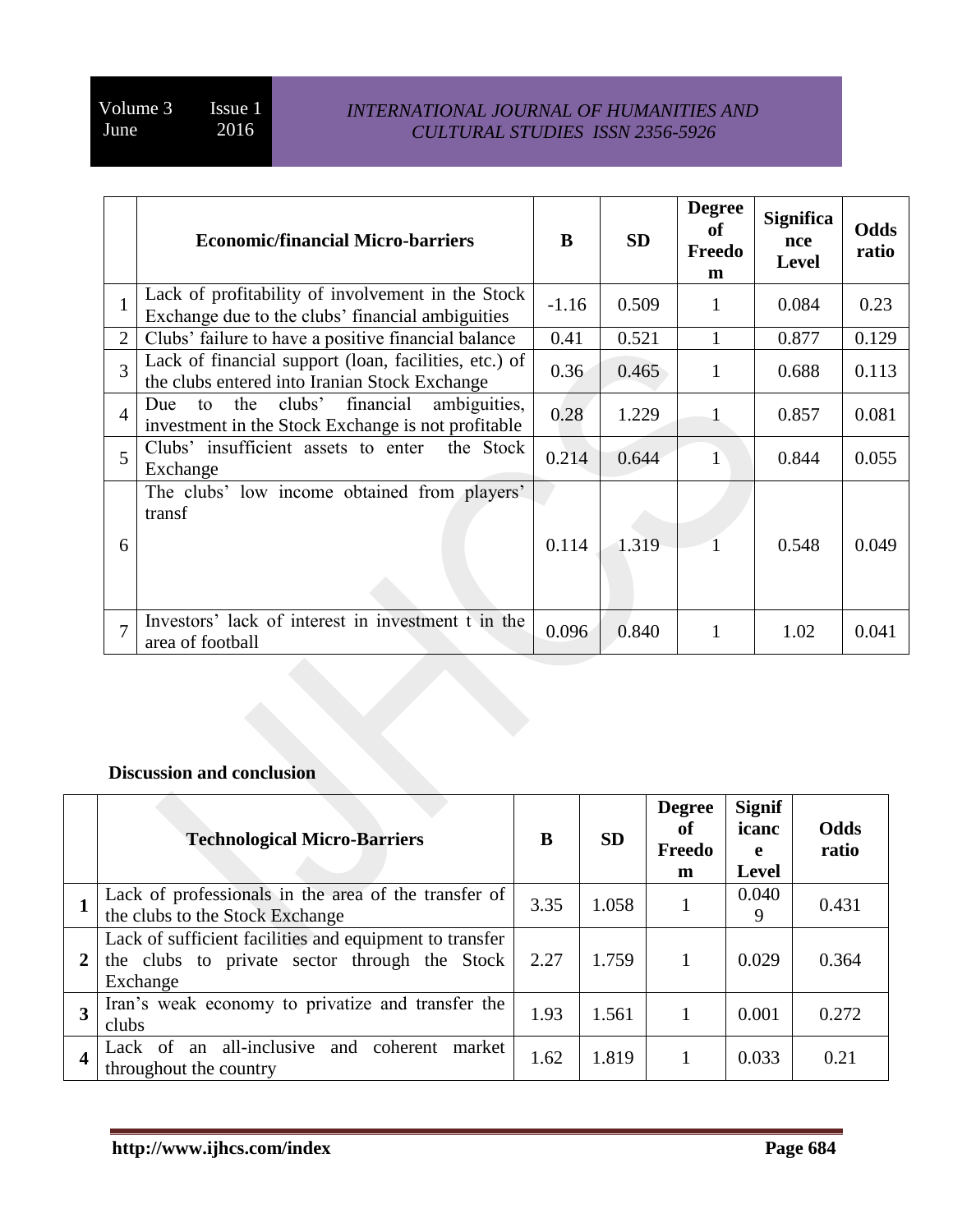The results showed that socio-cultural barriers influence the entry of Iranian Football Premier Leagues Clubs into the Stock Exchange, and also among the socio-cultural barriers, four of the influential ones including the lack of investment culture in the Stock Exchange, people's lack of awareness of investment in the Stock Exchange, stakeholder's lack of awareness of the benefits of the entry of football clubs to the capital market, sports investors' lack of appetite for private investment can influence the entry of Iranian Football Premier League Clubs to the Stock Exchange. The findings of the current research were consistent with those of Padash (2010), Seyed Ameri (2009), Farid (2009), Iranian Parliament's Research Center (1390) and Oliva (2010). Create any new way in society requires making the community acquainted with the newly -introduced phenomenon. Accordingly, the involvement of state-owned companies with Stock Exchange and issue their equity to the public, and hence the people's ownership on these firms is seriously and inclusively a new phenomenon for people and Iranian investors. The research results show that, from the perspective of the sports management professionals and the managers of Iranian Premier League clubs, investment in the Stock Exchange and people's purchase of the equity owned by public companies has not been yet popularized as a deep-rooted culture in the community. Education and acculturation in both direct and indirect methods are effective in improving the services presented by financial intermediaries. Promote public knowledge and culture underlying the capital market among people and especially shareholders as the applicants of financial intermediaries affect the supply and demand relations and financial intermediation services. The body of rresearch has shown that the critical factor in the transfer of the public sector is creating  $\alpha$ 

a secure and confident context for investment, and in case of absence of such security, the willingness to do investment in private sector would be diminished, hence this creates obstacles in the transfer process of state-owned enterprises (Iranian Securities Market, 2007, p. 15). According to sports management professionals, and the managers of Iranian Premier League football clubs, Iranian investors are not inclined to take risks and avoid investment in the football industry. According to the research findings, one of the reasons for their Lack of preparation for investment and risk taking in the industry is their unfamiliarity with the benefits of this matter. Making Iranian investors informed of the financial attractions of sports industry and also of European football clubs with high potential to generate income can further attract Iranian football investors' attention and their subsequent risk taking to do investment in this area. Another result of the current article is that management barriers influence the entry of Iranian Football Premier Leagues Clubs to the Stock Exchange, and it was indicated that all administrative sub-obstacles including football club managers' lack of risk taking to enter the capital market, the existence of multiplicity in clubs' decision making centers, high levels of replacement and change of managers and decision makers in clubs, managers' interest in fleeting successes, managers' unwillingness to provide a transparent reporting of the clubs' financial situation can be influential on the entry of Premier League football clubs into the Stock Exchange.

The research findings are consistent with the research carried out by Ahmadi (2010) and Iranian Parliament Research Center (2011), Jalilian (2011), Alisson & Marta (2007), Al-Moez (2005), Elahi (2009), Ghareh Khani (2009), and Olivia (2010).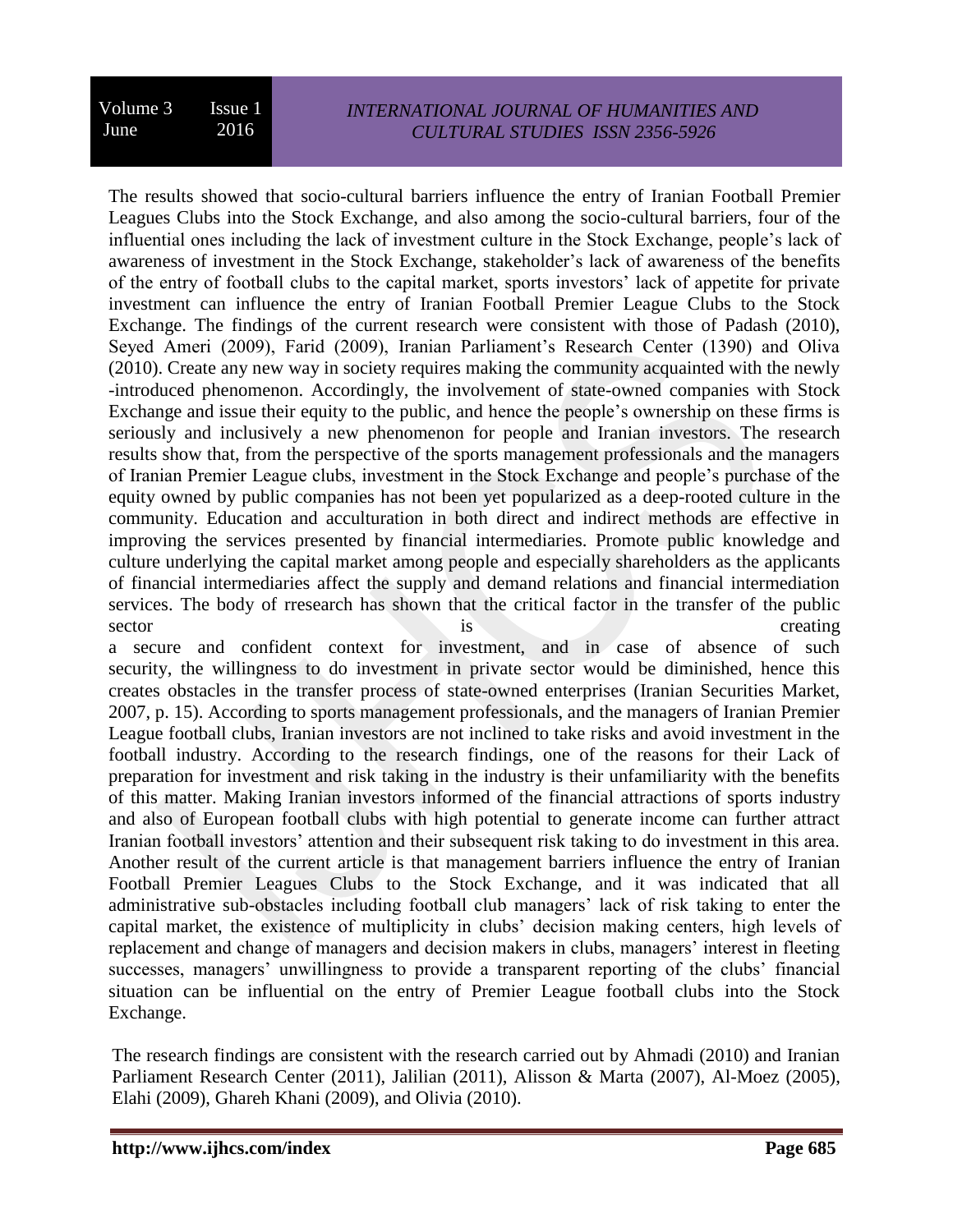Average time in the management of Iranian football clubs is lower than one year. In addition to making managers uncertain of their position, this issue can also influence club managers' decision. Under such condition, it is highly likely that managers make fleeting, short term, and cautions decisions and show too much resistance to any change and innovation, and consequently this could have adverse effects on the clubs' privatization programs and their entrance into Stock Exchange. In addition, multiplicity in decision making centers creates discordance and inconstancy in decisions adopted on the clubs, and this multiplicity causes that no one is held to be the real accountable to the actions taken and programs proposed (Jalilian, 2010, p. 8). Undoubtedly, when a manager is uncertain and wavering on the stability of its position, he does not show any interest in making long term decisions, thus the managers of Iranian Premier League Clubs prefer short term and fleeting successes over long term successes. By creating an appropriate and healthy context, the club managers find the opportunity to make major strategic decisions for their own clubs, to select income-generating procedures (e.g. to collect proper initial capital through the Stock Exchange), and also to develop and raise their clubs' income.

The research results also indicated that the legal/regulatory barriers play effective roles in the entry of Iranian Premier League Clubs into the Stock Exchange, and also the legal regulatory sub-barriers that influence the entry of Iranian Premier League Clubs into the Stock Exchange include excessive uncertainties on the legal and regulatory dimension of the Stock Exchange, the lack of ownership law and Copyright in the country, the absence of specific provisions for clubs' entry to the Exchange Stock, great difficulty in providing a clear financial reporting of the clubs' situation, the lack of accurate and stringent scrutiny in this area, inconsistency between the government's executive regulations and policies and the privatization of the clubs and clubs' entry to the Exchange Stock, the lack of the competitions' result prediction system (sports betting) in Iran, and the low value of the privatization and the entry of the sports sector into the Exchange Stock. The research results are consistent with the results of the research carried out by Padash (2010), Almoez (2005, Motavaseli (2008), Nazari & Lashjerdi (2011), Elahi (2011) and Ahmadi (2011).

The research results indicate the necessity of legislators' focus and emphasis on this area, and also the significance of professionals' emulation of the countries that have already taken steps to achieve relevant successful results. The announcement of the overall policies in Article 44 of Iranian Constitution indeed indicates the government's outlook on economic activities in the country. Although the announcement of such view is of utmost significance to economic activists, and shows the emergence of the horizon of economic activities in the future, the presentation of executive strategies that can contribute to the accomplishment of such objectives plays critical roles.

Despite the Article 44's serious emphasis on the privatization of state-owned enterprises as one of the most important ways to privatize the supply of stocks in the Exchange Stock, the lack of comprehensive and transparent legislation in this area can be significantly observed (Seyed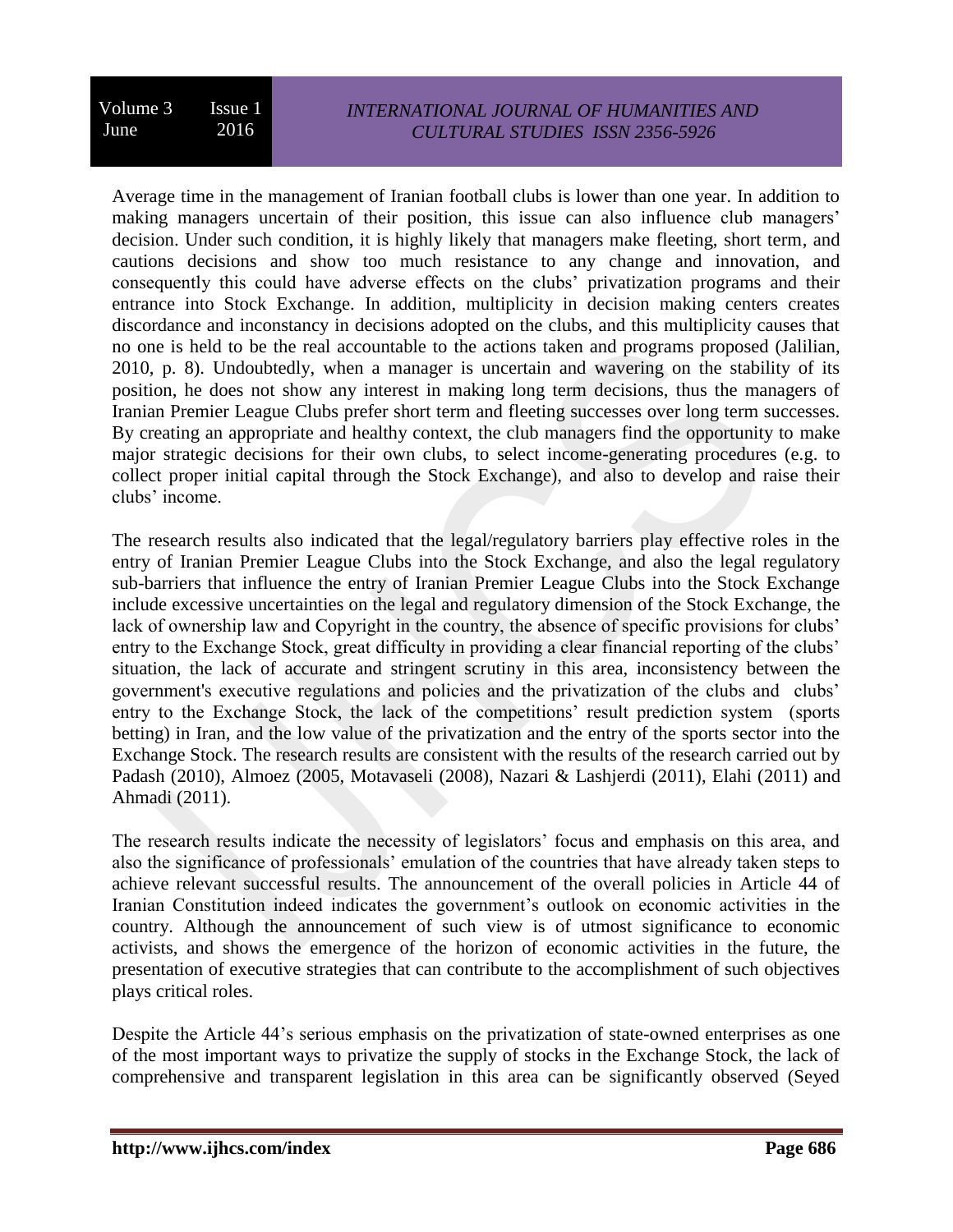Ameri et al. 2009). Privatization of Iranian football League clubs and also other state-owned industries requires codified legislation and receiving support from development programs. Regarding financial obstacles, the research results indicated that such factors are not influential on the entry of Iranian clubs into the Stock Exchange, and it was specified that, among financial barriers, only one barrier (i.e. lack of profitability of investment in the Stock Exchange due to the clubs' financial ambiguities and uncertainties) could influence such entry. The results obtained from the study are consistent with those of Jalilian (1389), Amadeh (2009), Padash (2009), and Iranian Parliament Research Center (2011).

The research results show that sports management professors and the club managers in Iran believe that proper financial support of Iranian Football League clubs to enter the Stock Exchange is done, Iranian Premier League clubs earn enough income from the transfer of players, and lacks a negative financial balance, and finally, they believe that the economic financial issues do not play roles as the obstacles to the entry of the Premier League clubs to the Stock Exchange. The only obstacle confirmed by the current research statistical population is the lack of transparency on the club's financial issues. As Iranian football clubs do not have much income and should undergo excessive costs, they never disclose a transparent financial reporting, and these factors have caused a serious obstacle to their proper administration, which can be done through the public issuance of their equity.

Regarding the technical and technological barriers, the research results indicated that this category of barriers can influence the Iranian Football Premier League clubs' entry into the Stock Exchange, and it was specified that all of the technical and technological sub-barriers are influential on such entry, and they include the lack of professionals in the area of the assignment of the clubs to the Stock Exchange, the absence of a coherent and all-inclusive Stock Exchange, and improper economic situation of the country for privatization and transfer of the clubs. The research results are consistent with those of Olivia (2010), Al-Moez (2005), Seyed Ameri (2009), Kiani & Fazelian (2009), Elahi et al. (2009), Farid (2009), Ghareh Khani (2009), and Jalilian (2010).

Iranian economic structures specify the existence or non-existence of required contexts to initiate privatization and the entry of state-owned enterprises into the Stock Exchange. The research has indicated that without a proper economic structure and the enrichment of private sector, the release of the firms' equity in the Stock Exchange fails to bring about successful results (Ghouchani, 2008). In addition, Iranian clubs are still deprived of having proper facilities and equipment for income generation because of too much dependence on the state budgets. One of the most important income generation procedures for Iranian clubs is TV broadcasting and the ticket sale incomes which such clubs fail to benefit from these advantages. To be able to take advantage of these income sources, Iranian clubs should have an exclusive TV channel and also exclusive stadium. The equity issuance in the Stock Exchange can significantly pave the way for collecting initial capitals for experiencing income generating techniques by Iranian clubs, and also can turn them into income generating enterprises same as European clubs.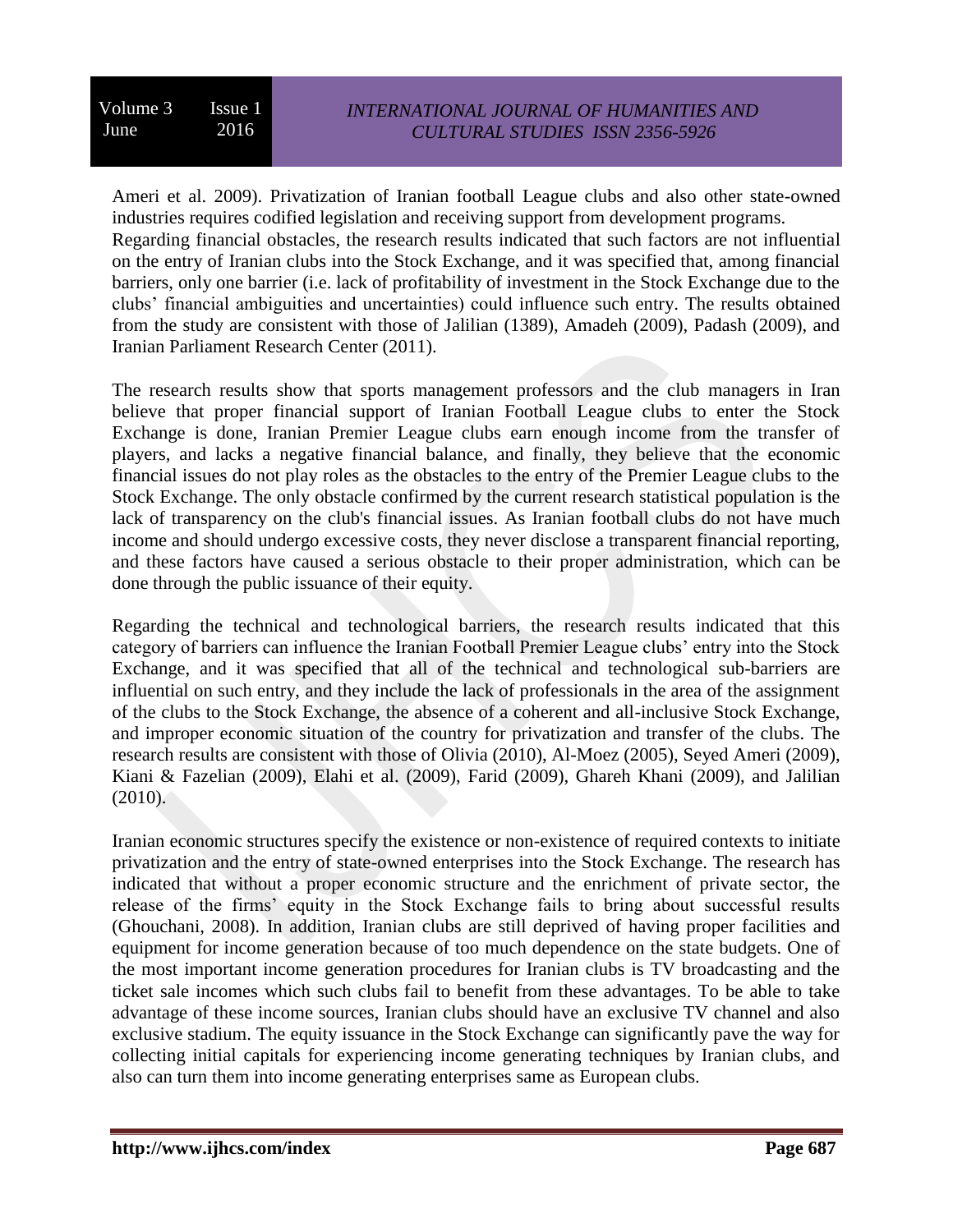## *INTERNATIONAL JOURNAL OF HUMANITIES AND CULTURAL STUDIES ISSN 2356-5926*

Another result from the current research shows that there is a difference between the rankings of the barriers to the entry into the Stock Exchange. The results indicated that, based on the ranking of the barriers, management barrier is the most important one, and other barriers include legalregulatory, social, technical-technological, and also economic-financial barriers. Specifically, the results indicated that the management obstacles play the most significant role in the entry of Iranian Football Premier League Clubs to the Stock Exchange. Regulatory/legal, technical/technological, and financial/economic constituted the next rankings, respectively. The results are consistent with those of Ghareh Khani (2010).

These results are indicative of the necessity of paying attention to the management situation of Iranian Premier League Clubs as the most important barrier to Iranian clubs' entry into the Exchange Stock, which it is possible to expedite Iranian clubs' privatization trend through the Stock Exchange by adopting some strategies including selection of the qualified managers, making them ensured of attaining a sustainable and secure position and having liberty and free will to make macro and long term decisions for clubs.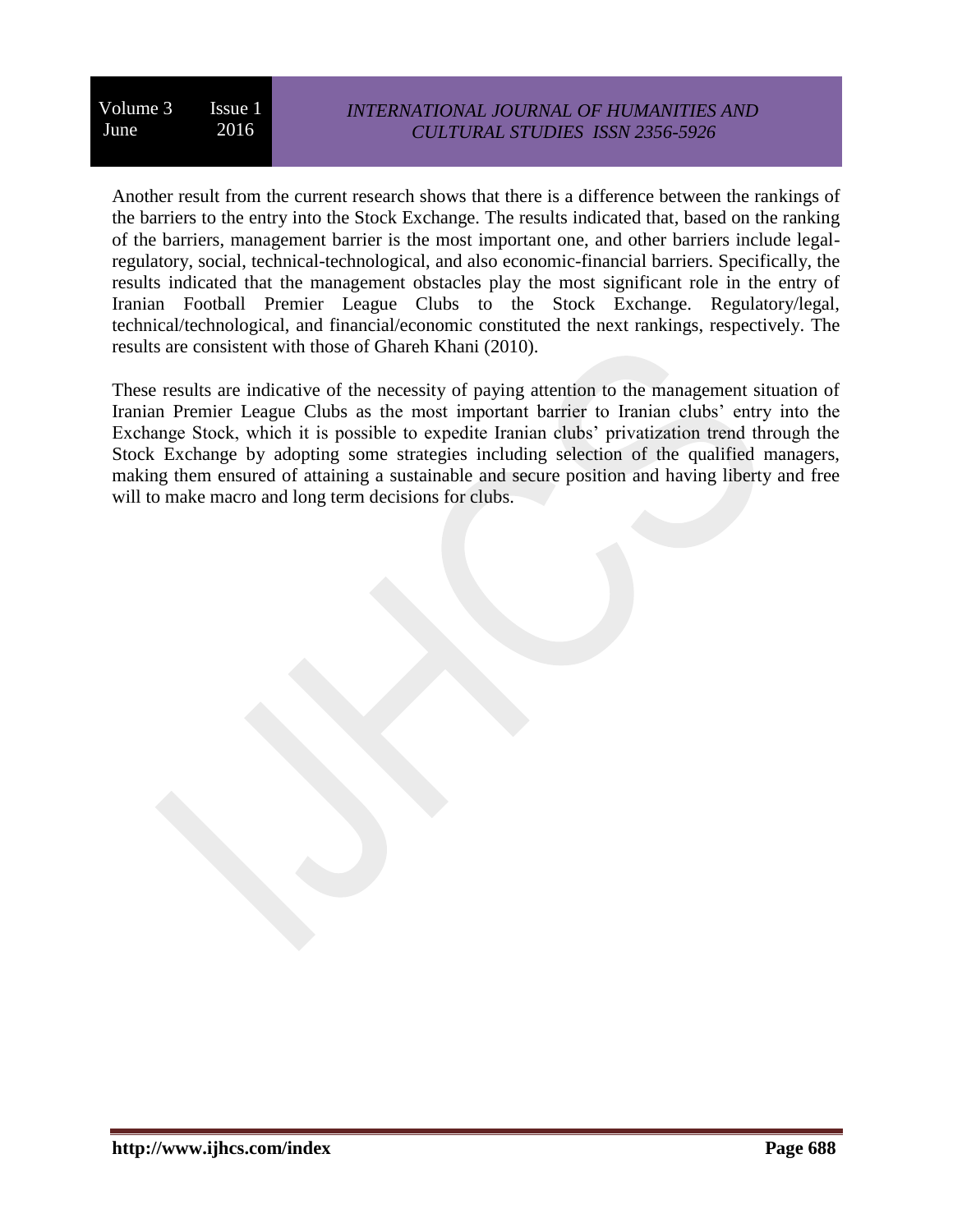### **References**

Ahmadi A., Mohammadzadeh, H., Tartibian, B. (2010). The obstacles and problems in the sports privatization from the perspective of Iranian private clubs in Urmia; the first national conference on the city and sports; pp. 8-16.

Alison Doherty and Martha Murray (2007)."The strategic sponsorship process in a non-profit sport organization". Sport Marketing Quarterly, 16(1); pp. 45-59.

Almiri, M., Naderian Jahromi, M., Soltan Hosaini M., Nasr Esfahani, A. R., Rhimi, M. (2009). Factors Affecting the presence of spectators in the stadiums; Journal of Sport Management; 2009; Issue 3; pp. 61-73.

António Samagaio, Eduardo Couto, Jorge Caiado (2009). Sports & Economics Economic Journal, Royal Economic Society, vol. 111(469), pages 69-84, February.

Askarian, F. (2004). Economic situation of Iranian sports industry in the years 1998-2001 (based on GDSP estimations). Unpublished doctoral dissertation in Sports Management and Planning, Faculty of Physical Education and Sport Sciences, Tehran University. P. 39.

Ashton, J. K., Gerrard, B., & Hudson, R. (2003). Economic impact of national sporting success: Evidence from the London stock exchange. Applied Economics Letters, Vol. 10, pp. 783–785.

Dave j. Smant (2010). Major Football Events and the Dutch Stock Market: Do football results lead to market anomaly? International Bachelor of Economics and Business Economics Finance Department Erasmus University Rotterdam 2010.Pages 3-9.

Department of privatization. (2009). Privatization Organization report in 2009). [www.IPO.ir.](http://www.ipo.ir/)

Edmans A., D. Garcia and O. Norli (2007). Sports Sentiment and Stock Returns; Journal of Finance, 62; Pp.67-98.

Elahi, A. R., Khabiri, M., Abrishami, H. (2009). Barriers to attracting income from sponsorship in the Islamic Republic in Iran football industry; Journal of Sport Management, 2009; Issue 1; pp. 189-202.

Elmuez. L.A. Shaftar. 2005. Effect of impediments on investment in sport in Libya, Doctoral dissertation, Charles University in Prague, faculty of physical education and sport. P. 19-22.

Esmaeilpour, A. H., Ramezanzadeh, A. R. (1997). Recognition of cows in the exchange stock (principles of investment in the capital market).  $1<sup>st</sup>$  Ed. 1997; Daneshpajouhan Javan Publications; pp. 3-52.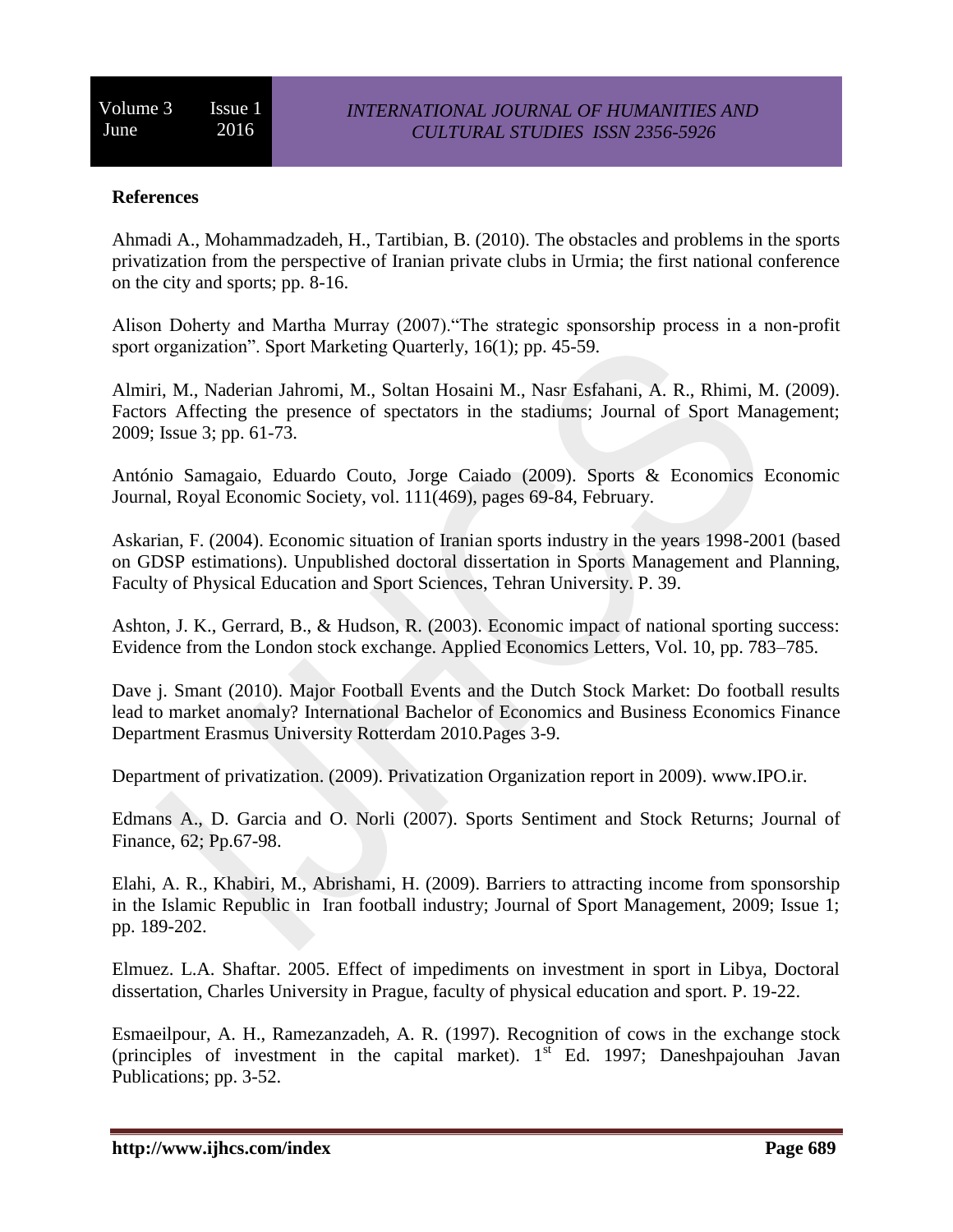Farhoudi, F. (2010). Privatization: effective way to resolve problems and organizational barriers and archives centers; Journal of Scientific Communication;  $2010$ ;  $2<sup>nd</sup> Ed$ ; p. 17.

Farid, D. Bordbar, Gh., Mansouri, H. 2009. A review of barriers to the financing of the companies listed in Tehran Stock Exchange using the concept of capital market efficiency; Proceedings of the international conference on development financing system in Iran. P.4.

Farinos Joes & Garcia C. Joes& Ma Ibanez Ana (2007). Operating and Stock Market Performance of State-Owned Enterprise Privatization: The Spanish Experience. Journal of International Review of Financial Analysis; Vol.16, Pp. 367-389.

Ghareh Khani, H. et al. (2010). Ranking the most important obstacles to the privatization of Iranian football clubs; the Seventh International Congress on Physical Education and Sports Sciences, Tehran, Iran, pp. 4-6.

Ghouchani, A. (2008). Obstacles to private sector growth. Journal of *Farhang va Andisheh* (Culture & Thought); Issue 24; pp. 22/25 & 47-68.

Hafezieh, A. A. (1997). Capital market and the function of stock exchange in the economy; Noor Magazines; Journal of Mesbah; 1997; Issue. 64; pp. 31-50.

Iranian Parliament Research Center: The challenges and barriers to private sector participation in the oil and petrochemical industry; Energy Economics Journal; Issue 139; 2012; pp. 45-50.

Jalilian, Gh. R., Khabiri, M. Describe the status of Iran's Football Premier League clubs and its comparison with China, Malaysia and the United Kingdom. Journal of *Olum Harekati va varzesh* (motion sciences  $&$  sports); Vol. I, Issue 5, pp. 41-54.

Kerr Jarrod & Qui Mei & C Rose Lawrence (2008). Privatization in New Zealand and Australia: An Empirical Analysis. Journal of Managerial Finance, Vol.34; Issue .1, pp. 41-52.

Khabiri, M. (2013). Comparison of professional football league clubs based on UEFA criteria and selected clubs of Japan, South Korea, UAE and Turkey; research project; Research Center of Physical Education, Ministry of Science, Research and Technology, p. 17.

Kiani, F., Fazelian, M. 2009. Financial institutions and tool in the privatization of firms and sports clubs; Seventh International Conference on Physical Education and Sports Sciences; Tehran; Iran; Pp. 11-36.

Morrow, S. (2004). The financial crisis in Scottish football, journal of sport economics, vol. 7, no 1. Pages 48-57.